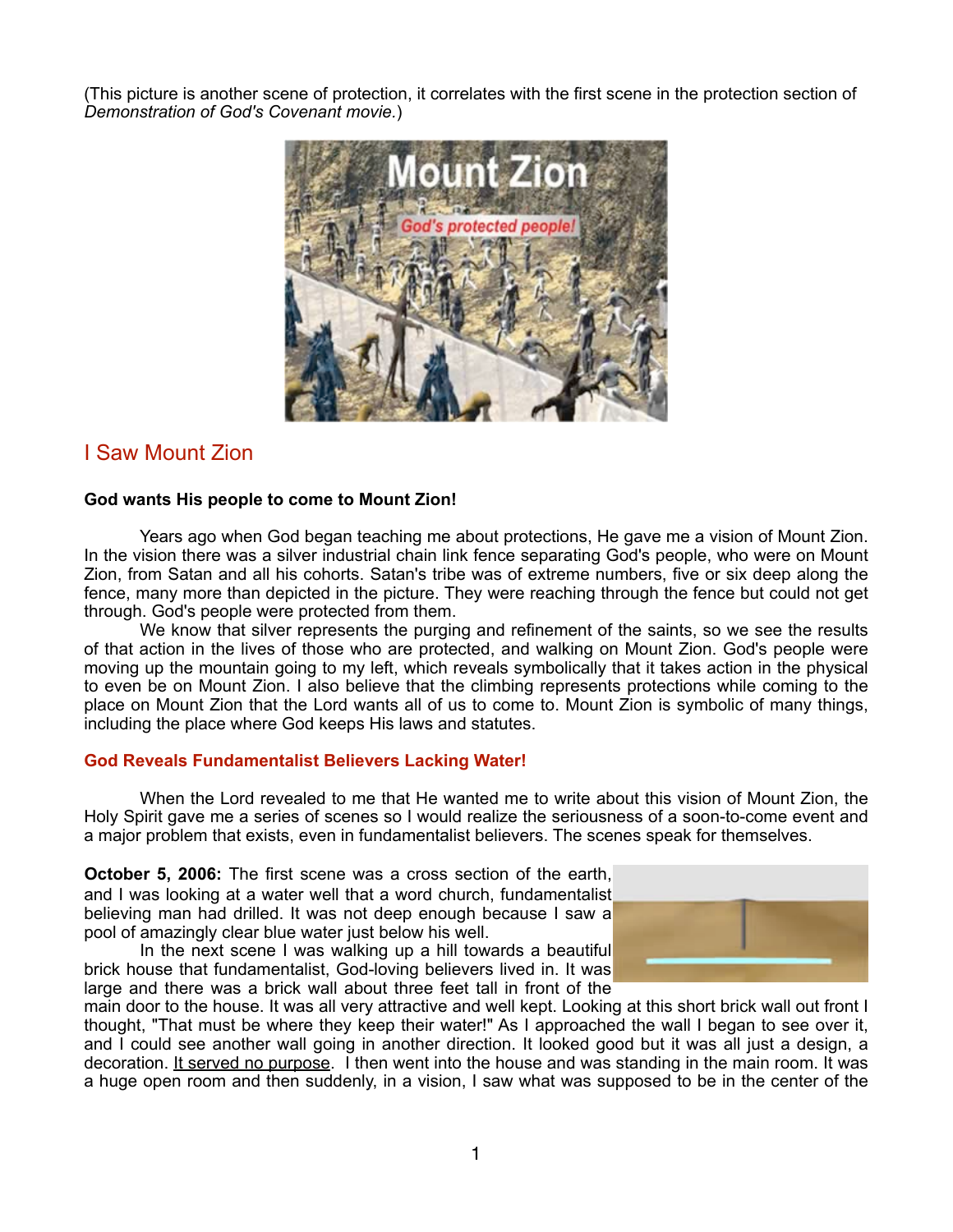room. It was a circular wall, made of the same brick as the house and the short walls out front. The wall was about three feet tall, at least 50 - 60 feet in diameter, and it was full of beautiful clear blue water. I knew this water needed to come into the house or the people living there would not live through what was coming. Knowing what the water was, I turned to the north and spoke something.



 The circular pool of water in this scene is the same circular pool of water the fundamentalistbelieving man had drilled towards but missed in the previous scene. The Lord has dealt with us here at *Take His Heart* for years, saying we needed to go deeper. To the extent that we have done this is possible only because of the "things of the Holy Spirit" that we have kept track of, line upon line, and precept upon precept. Going deeper gives a different, but more understandable picture. It was revealed in this scene that I know what the water is that needs to come into the house of fundamentalist believers. It is also revealed that they will not make it through a coming event without this water. The house is good looking but God's Spirit revealed a main item is missing and it is directly related to survival in what is to come on the earth.

### **A third scene on October 7, 2006:**

 I walked into a room of enthusiastic, fundamentalist believers sitting in chairs facing me. They were joyfully on fire for the Lord and I asked them if they knew how to do something. Every one of them excitedly raised their right hand high saying, "Oh yes, we know how to do that." I knew they didn't and in fact, they were doing the opposite of what they should be doing.

This scene reveals these enthusiastic believers had no clue that they were doing the opposite of what they should be doing concerning a certain subject. They lacked the water they needed, revealed in the first two scenes.

### **Jesus said, ... the stain of wrong doings .…**

 It is important, for more than one reason, for the church to understand the three spots, rid herself of them, and then keep the spots out. (The three spots are: The mechanics of salvation, tithing, and how the Holy Spirit teaches and leads.) This takes a continual awareness until the correct way to do things becomes fully established. One reason for getting rid of the spots is survival, as revealed by the Holy Spirit and presented on this site. Another reason is revealed in an e-mail sent to me by a pastor who had watched the information concerning the three main spots on the DVDs we send out. The e-mail presents a picture:

"Dear Roy, ....You know a month after I watched the DVDs, I had an unusual dream one night. I saw Jesus. He was dressed in white and I saw spots on His white flowing gown. He was measuring all our works with a double-edged sword. Everywhere He went He was disappointed. When it was my turn, I was so confident He was going to smile at me. He brought out a double edged sword and placed it under my works and I fell short of the standard. He was so mad and showed His displeasure with the Church. I bowed my head and He told me that the spots I have seen on His white gown were the stains of the wrong doings of the body of Christ. He then brought out something like a cloth and covered my short comings and asked me to go tell my brethren. Since then My heart has been on fire."

### Simon Amos Dakop (Nigeria)

. . . . . . . . . . .

 As reported on this site, I have seen Jesus angry at people (leaders) because of the bottom spot. It was not a pleasant thing to experience. If pastor Simon Amos Dakop's e-mail did not inspire you to focus on getting full understanding of the spots and implement the corrections, it is my hope that some of the information in this writing will.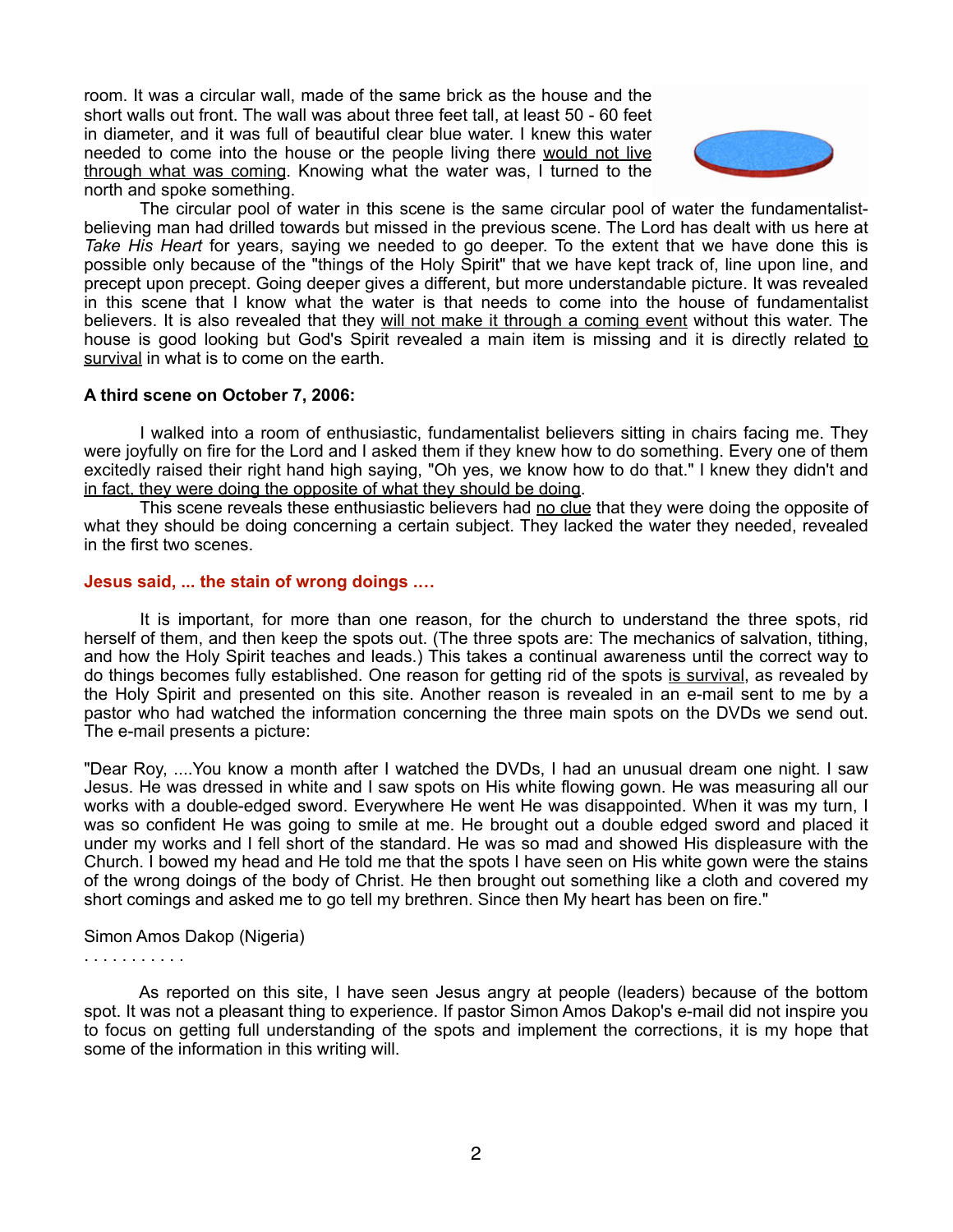### **The White Horse of Revelation 19**

 On **November 3, 2006,** while singing the song *Sound of Praise*, I saw the White Horse of Revelation 19 again. I saw the Lord's silver, double edged sword down and to the left side of the horse. The sword is the Word of God, what He meant when He spoke, and the silver represents refinement of the saints. Both this vision and the scene given Simon Dakop reveal the judgement of **the church is here now.** Will she receive her judgement and turn from the stain of wrong doings in the eyes of the Lord? Judgement is symbolically depicted to be on stage in the White Horse Movie.

 We must realize the right way or pattern of doing things is written in Mount Zion and the married Bride of Christ will walk in those correct patterns already established by God. A person cannot be in the married Bride of Christ and be doing the wrong acts represented by the three spots. They are wrong patterns of doing things. It is a legal matter, just as what Jesus did on earth was a legal matter! I have seen individuals, pastors included, not pay much attention to the three spots and therefore continue unknowingly in their present patterns. Jesus told me to tell Christians to focus on Brideship. Focus is the opposite of "not paying much attention." The Lord used the word "focus" because that is what it takes to come out of the spots and remain out. Remember, the difference between a woman being a bride or being a harlot is revealed in her acts.

## **I Saw the Frame of the Earth.**

### Hebrews 11: 3

*Through faith we understand that the worlds were framed by the word of God, so that things which are seen were not made of things which do appear.*

 Years ago the Holy Spirit showed me the framed earth. It was void except for the frame. Looking at the scripture we realize the frame I saw is the word of God. I was told, "If you will walk on the frame you will not fall." This was one of the first indications to me of what Mount Zion is all about. If we will walk in what God meant when He spoke we will have life; otherwise death and destruction comes from the enemy of mankind. We have the choice of walking on the frame or doing our own thing.

### Deuteronomy 30:19

*I call heaven and earth to record this day against you, that I have set before you life and death, blessing and cursing; therefore choose life, that both thou and thy seed may live;*

 God's Word is absolute and we cannot change it through faith in a false doctrine. It is written in Mount Zion, unchangeable. There are physical laws in the earth that are invisible. We benefit from understanding these physical laws God set in the earth. God's Kingdom is in the fourth dimension, invisible all around us. His kingdom has laws revealing patterns we need to learn to follow to gain the full benefits of His Kingdom.

 You will benefit from obeying the laws of the country where you live. Likewise, you will benefit from obeying the laws set in Mount Zion. To walk on Mount Zion is to walk on the frame of the earth like God showed me, another picture of the same thing. The spotless Bride walks on Mount Zion, she is referred to in scripture as a city. Mount Zion is also referred to as a city, one and the same symbol, producing a picture we need to see.

#### Psalms 48:2

*Beautiful for situation, the joy of the whole earth, is mount Zion, on the sides of the north, the city of the great King.*

3



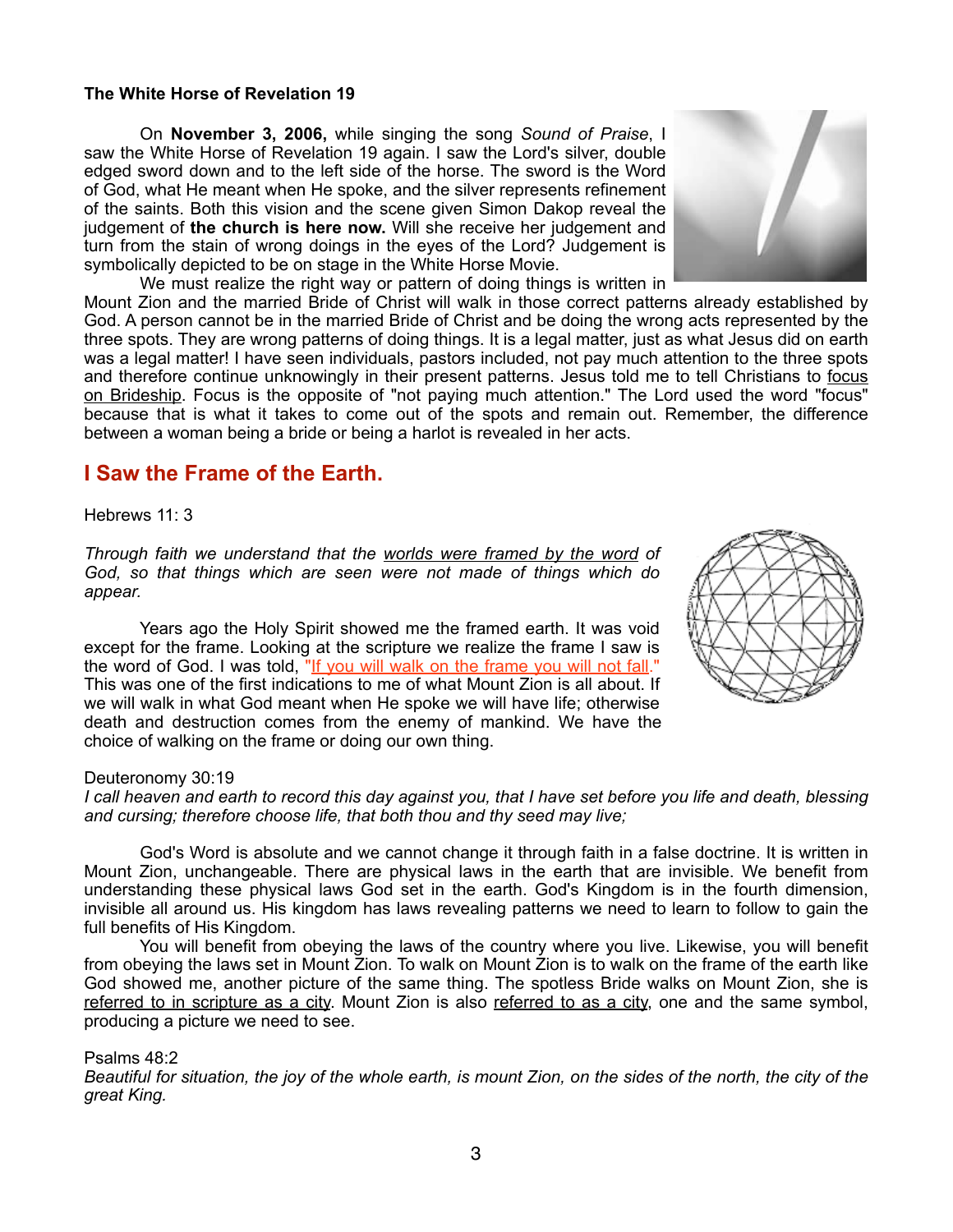The world is framed by God's Word and we must realize that the laws and statutes are still in His Word, in Mount Zion, and in the frame of the earth. Jesus was sure to tell us from His own lips that He had not come to do away with the Law, but to fulfill it.

## **Mount Zion (Sion), The Law**

**Some Understanding A Good Thing The Law of Sacrifice What the Law Could Not Do**

(I am including some of what is revealed in the presentation concerning the law for those who are not able to watch the movie.)

Mount Zion is the place where God keeps His Law, His legal records.

### Micah 4:2

*And many nations shall come, and say, Come, and let us go up to the mountain of the Lord, and to the house of the God of Jacob; and he will teach us of his ways, and we will walk in his paths: for the law shall go forth of Zion, and the word of the Lord from Jerusalem.*

(It is a place that exists forever.)

#### Psalms 125: 1

*They that trust in the Lord shall be as mount Zion, which cannot be removed, but abideth for ever.*

 So we see by putting these two together that God's laws are forever! This means that Mount Zion and what it represents is just as important in the New Testament as it was in the Old.

#### **Some Understanding**

 Years ago the Holy Spirit showed me a scene of Christians and their shadows. I was told, "You will be able to see the law being fulfilled in the shadows of future Christians." Shadows reveal the acts of the person casting the shadow. So we see that in the acts of future Christians we will see the laws of God being fulfilled through their actions.

#### Hebrews 10:1

*For the law having a shadow of good things to come, and not the very image of the things, can never with those sacrifices which they offered year by year continually make the comers thereunto perfect.*





 We see from this scripture that the law has a shadow of good things to come but does not reveal the clear image of the good things! Likewise, in the scene I saw, the shadows did not give a **clear image** (but a shadow) of how the law was to be fulfilled in future Christians. But the scene did reveal that once the clear image of the good things was known, and fulfilled in future Christians, we would be able to see the law being fulfilled in their shadows.

### **A Good Thing**

 We must understand that Jesus fulfilled the law through love, not just through the letter of the law or need. The need was there but He fulfilled the need through love. He went to the cross because of the need to fulfill the law and the prophets but He did it through love. It is revealed the letter of the law kills but the Spirit gives life. When we here at *Take His Heart* actually started to follow after the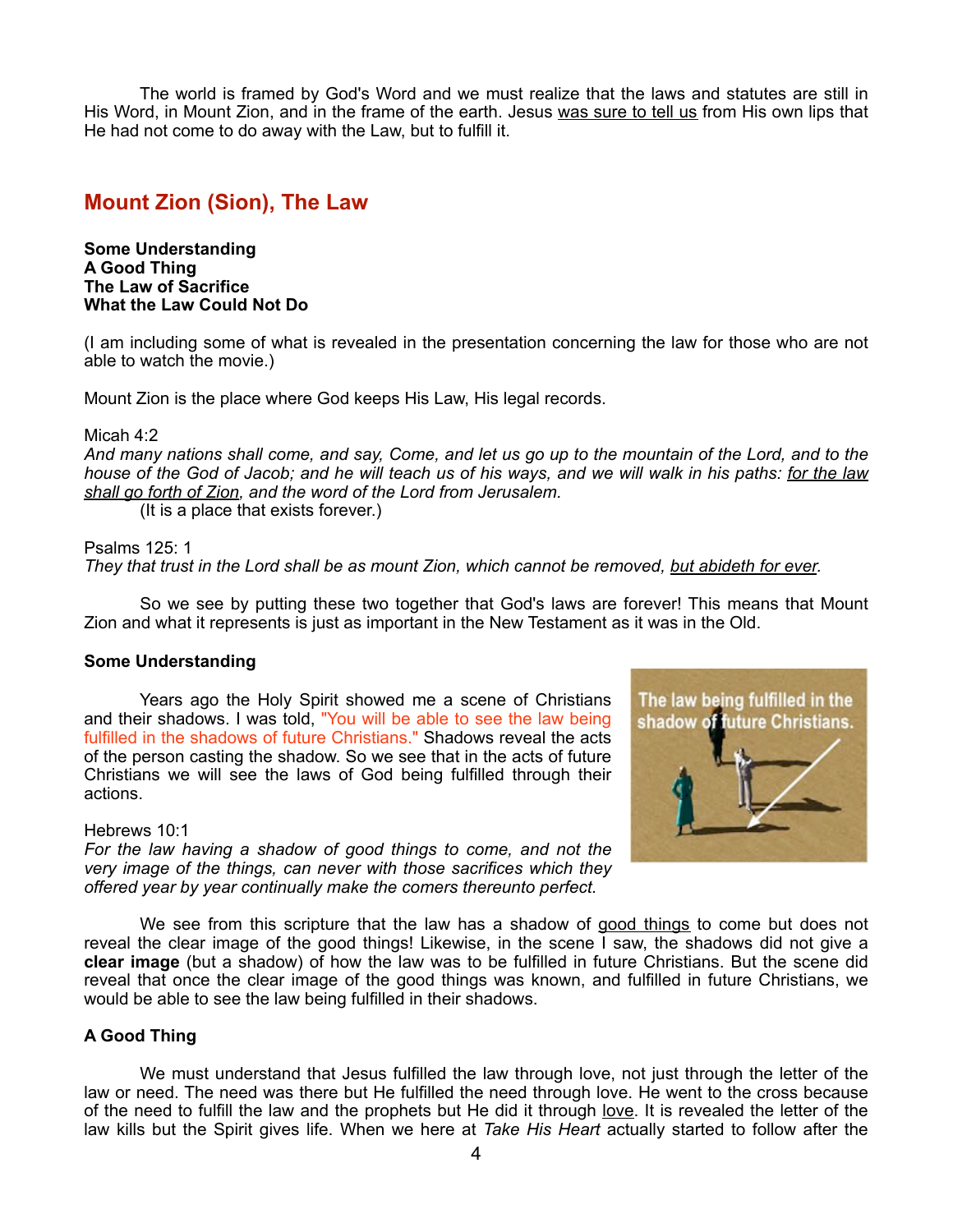"things of the Spirit' we found ourselves fulfilling a law of God through love in a special way. You can see the love of God extended from the Lord through to people in what He taught us about tithing correctly. Because we see the love (good thing) of the Lord manifested to people, we desire to tithe correctly because we see God's purposes performed in His manifested love. We must see the love and purpose in this act or we will revert to doing it out of need and the letter and not through love. If we tithe out of need or the letter we have missed the whole picture of the Lord's purposes; we have missed His love manifested.

 When we deliver the Lord's funds to a widow or the needy in His name, not ours, saying, "The Lord said to give this to you," we see the law of the tithe being fulfilled in the shadows cast as we perform the task. Even the letter of the law can be seen in the shadow as God showed me in the vision of future Christians.

### **The Law of Sacrifice**

Jesus said: Matthew 5: 17 *Think not that I am come to destroy the law, or the prophets: I am not come to destroy, but to fulfil.*

 He said to not **even think** He came to do away with the law, so we need to understand all we can about it. When God spoke to me saying, "All My laws are still in effect," I retorted with, "That can't be true. Jesus was the final sacrifice; we don't do sacrifices anymore." The Lord then took me to:

### Romans 12:1

*I beseech you therefore, brethren, by the mercies of God, that ye present your bodies a living sacrifice, holy, acceptable unto God, which is your reasonable service.*

 I then understood that we are to fulfill the "law of sacrifice" in our own lives. The act of sacrificing animals had nothing to do with love and God had no pleasure in them.

### Hebrews 10:8

*Above when he said, Sacrifice and offering and burnt offerings and offering for sin thou wouldest not, neither hadst pleasure therein; which are offered by the law;*

 Paul the apostle said he was sorry that he had only one life to give into the service of the Lord. We see an act of love towards the Lord (producing pleasure in the Lord) when we fulfill the law of sacrifice like Paul. If I personally do the same, am I under the "Law of Sacrifice?" No, I'm fulfilling it. Jesus fulfilled the righteousness of the law through love and we are to do the same. We will not be like Him until we do. We have not grown up into Him until we do!

 Christians need to ask themselves this question. If Jesus was to walk this earth in the physical right now, would He walk in the righteousness of the law or think, "I fully fulfilled the laws and statutes of My Word in the earth once, no need to walk in them now, they are irrelevant."

 In fact, we are to walk in all of God's laws and statues, therefore defeating the enemy like Jesus did. To break the law is to sin.

### I John 3:4

*Whosoever committeth sin transgresseth also the law: for sin is the transgression of the law.*

... and to sin is to let the enemy in! Jesus said He was the Way, the Truth.... Was He not showing us "the way" through His acts? Does not the vision of Mount Zion reveal a defeat of Satan and his cohorts by us walking on Mount Zion? Paul the apostle had to be coming against the idea of Christians not having anything to do with God's laws and statutes when he said we are not to make void the law through faith!

### Romans 3:31

*Do we then make void the law through faith? God forbid: yea, we establish the law.*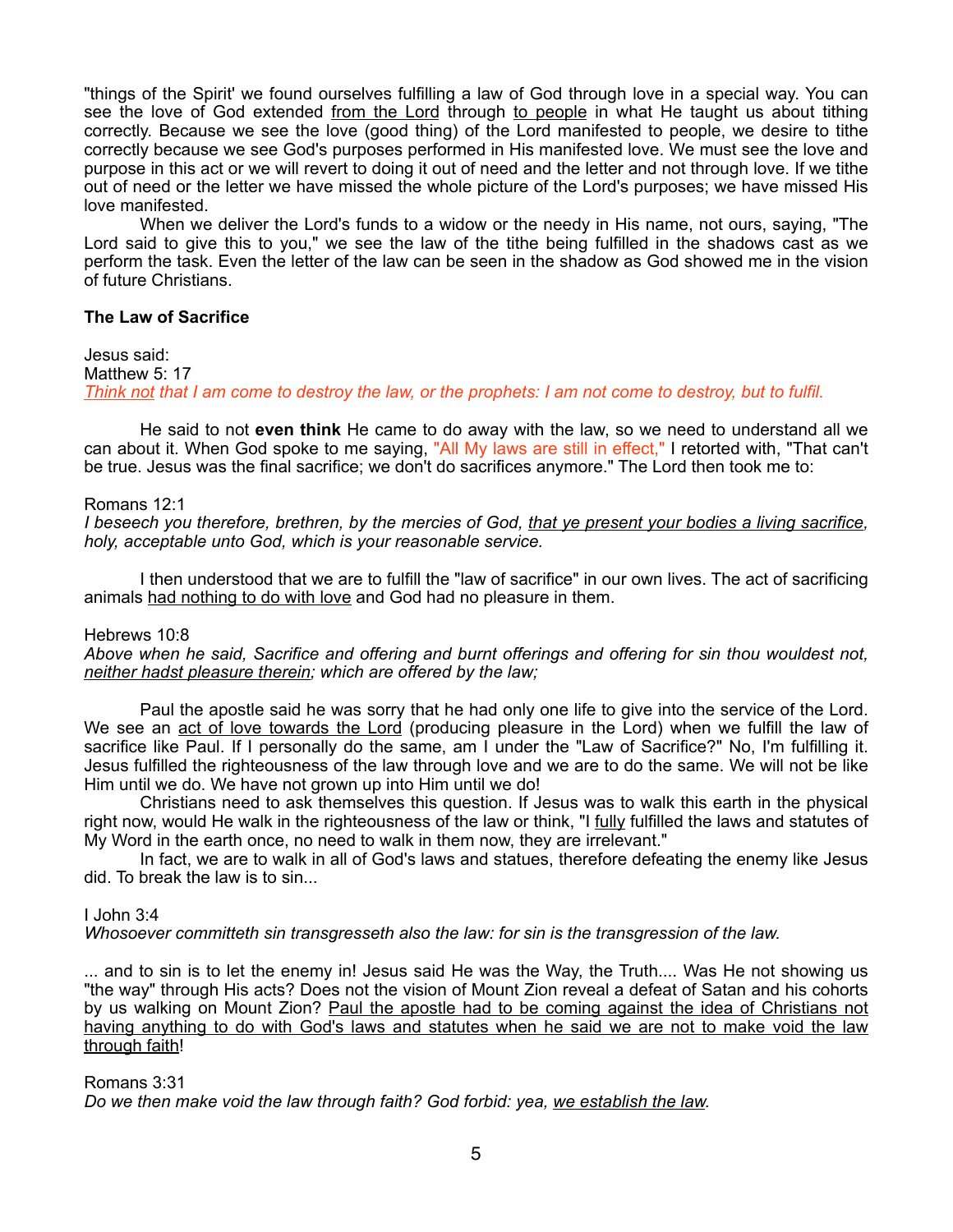I am not talking about getting into Jewish law or returning to Jewish roots. I am talking about walking in God's Word, His law and statutes and what He meant by them. This meaning or pattern of the proper way of doing things is revealed by the Holy Spirit.

### **What the Law Could Not Do**

 Jesus came to fulfill the law, thereby legally establishing His throne and enabling a legal way through Him in which we can obtain eternal life. He came to do what the law could not do. He paid the price and the everlasting covenant was established permanently by His death on the cross. The covenant now had something added, making it new, including the availability of eternal life through Jesus. The old way of sacrificing animals was done away with and replaced by a beautiful living sacrifice, fulfilled in us, through our love towards the Lord. The scripture says this is reasonable:

### Romans 12:1

 I beseech you therefore, brethren, by the mercies of God, that ye present your bodies a living sacrifice, holy, acceptable unto God, which is your reasonable service.

 We are living under the ever-lasting covenant now. There is no argument! The frame of the earth I was shown has to do with "Everlasting Covenant!"

Isaiah 24: 5

*The earth also is defiled under the inhabitants thereof; because they have transgressed the laws, changed the ordinance, broken the everlasting covenant.*



 Remember, we as Christians are grafted in, not separated out! This scripture therefore applies to us.

#### Jeremiah 31: 33

*But this shall be the covenant that I will make with the house of Israel; After those days, saith the LORD, I will put my law in their inward parts, and write it in their hearts; and will be their God, and they shall be my people.*

God has been performing this here at Take His Heart!

**The Spotless Bride fulfills the righteousness of the law through love, as Jesus did, even fulfilling the law of sacrifice by giving up her life to the Lord.**

## **Fundamentalists doing opposite of what they should be doing!**

 One of the scenes given by God for this Mount Zion article (10-7-2006) revealed that fundamentalists are doing things opposite of what they should be. This reminded me of when the Holy Spirit revealed that we here at *Take His Heart* were doing something backwards in praying for someone who had cancer. It is relative to what the Lord said, "Haven't you heard of combining healing and the law?" The Lord combined healing and the law and in order for us to be like the Lord we must learn to do this too. The fundamentalists I know, whom the Lord used in the scenes for this Mount Zion section, are basically no different in action than we were when the Lord told us we were doing something the opposite of what we should be doing, pertaining to healing. We should have been teaching the person to come into covenant with the Lord; then we would not even have to be praying against cancer concerning them. So this is certainly one thing the fundamentalists are doing backwards like we were. You can find the full account of this in the *Silver Man* section of the tithing book, starting on pg.73, and on the site:

[www.takehisheart.com/wayofthelordluke12matthew9.htm](http://www.takehisheart.com/wayofthelordluke12matthew9.htm)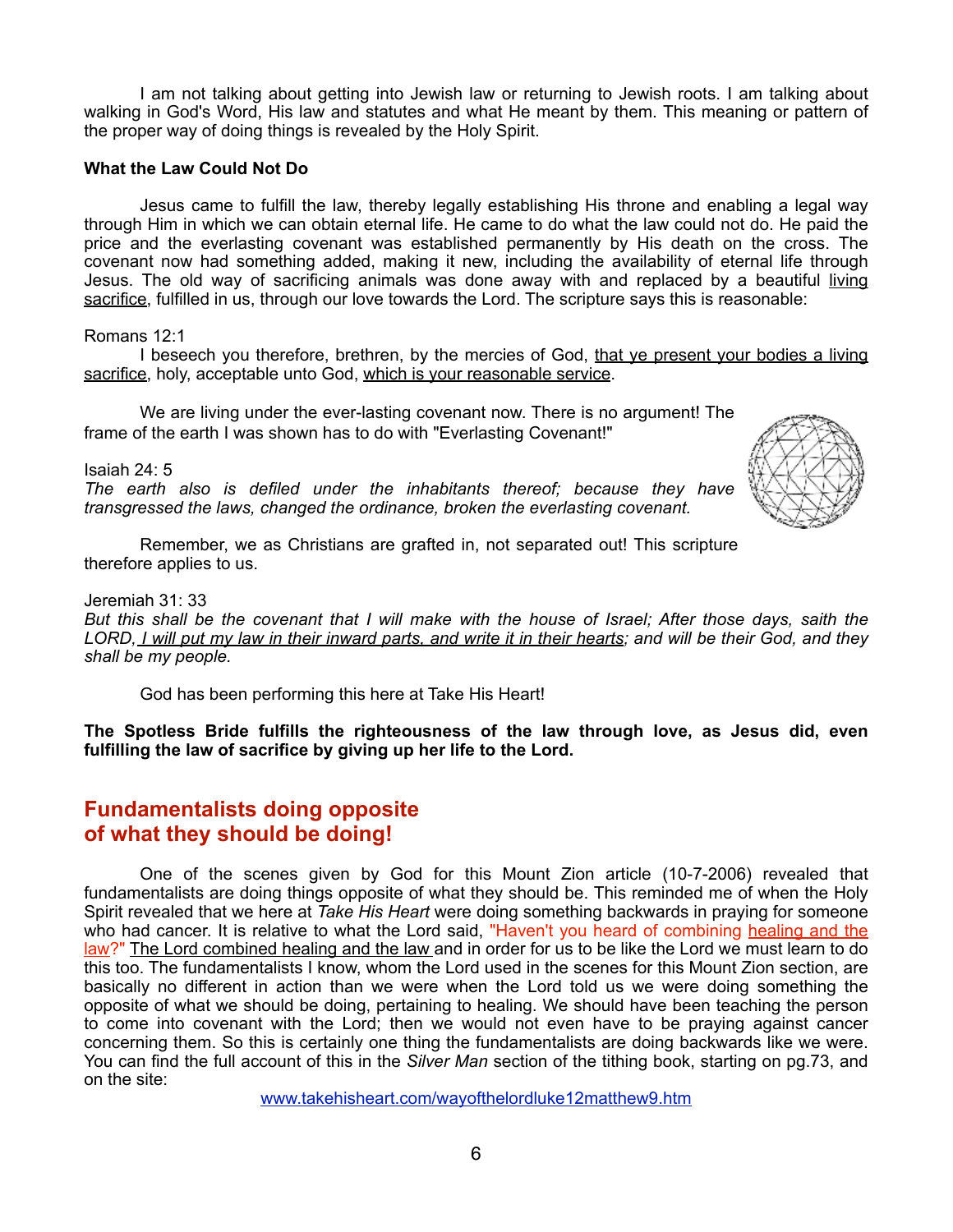Years ago when the Lord started to teach me about covenant I came to the point where I told the Lord that if it wasn't for eternal salvation being in the new covenant, I would rather live under the old covenant with Him rebuking the devourer, rather than me having to do it in the new covenant. I knew that God knew what the enemy was doing all the time and I did not. The Lord didn't answer!

 This line of thinking came from my own wrong thought patterns concerning covenant and the old one passing away. I have learned that the foundational principles, and the promises in the previous covenants carry over into the new covenants as God proceeds through time. God's whole Word, all of His principles of covenant, still stand. I have already shared, with biblical evidence, how the law of sacrifice is still in effect. Let's look at this early covenant and what God said.

#### Genesis 9

*11 And I will establish my covenant with you; neither shall all flesh be cut off any more by the waters of a flood; neither shall there any more be a flood to destroy the earth. 12 And God said, This is the token of the covenant which I make between me and you and every living creature that is with you, for perpetual generations: 13 I do set my bow in the cloud, and it shall be for a token of a covenant between me and the earth. 14 And it shall come to pass, when I bring a cloud over the earth, that the bow shall be seen in the cloud: 15 And I will remember my covenant, which is between me and you and every living creature of all flesh; and the waters shall no more become a flood to destroy all flesh. 16 And the bow shall be in the cloud; and I will look upon it, that I may remember the everlasting covenant between God and every living creature of all flesh that is upon the earth. 17 And God said unto Noah, This is the token of the covenant, which I have established between me and all flesh that is upon the earth.*

 This covenant is still in effect. It stands, and it has not passed away. To this day we still see the rainbow in the clouds. This covenant and its benefits are part of the framework of the earth, still written in Zion just like the statutes, God's law, and the benefits of observing them are still written in Zion.

 Remember, I am talking about walking in the righteousness of the law through love like Jesus did, following after the Holy Spirit; not as the Jews did, walking by the letter. If we look at what Jesus did while here we see in His acts the love of God manifest and the righteousness of the law being fulfilled, both at the same time. Certainly in the coming "Manifested Sons of God" we will be able to see the same total fulfillment, or how could they really be the "Manifested Sons of God?" Jesus gave up His life for His Father and us! The basic picture surrounding a lot of fundamentalists/charismatics today is, "What is it God can do for me?" This is totally opposite of what Jesus did! Motive is a big thing. God dealt with us for years concerning our wrong motives! Will your motives stand up before God?

 One dictionary definition of "opposite" is this: Extremely different; inconsistent; contrary; repugnant; antagonistic. [1913 Webster]

 It is time for the *Spotless Bride* to come forth in the earth. In the train symbolism article we see that God revealed if the church in the world opposes the Spotless Bride train from going forth, her foundation and very ministry will be destroyed. Is the fundamentalist church opposing, being contrary to, or inconsistent with God's spoken Word?

#### Jeremiah 31: 33

*But this shall be the covenant that I will make with the house of Israel; After those days, saith the LORD, I will put my law in their inward parts, and write it in their hearts; and will be their God, and they shall be my people.*

 For the most part a lot of believers and church leaders have been coming against, or opposing, the idea of God writing His laws and statutes in our hearts. As an example, I recently heard a fundamentalist preacher say, "Don't get into legalism; it will bring pressure!" This is somewhat true but look at an ordinary street intersection with traffic lights. The invisible laws at that intersection protect people from accidents and even death. When you approach that intersection and the light turns red, how much pressure are you under to stop at that light? If you are a seasoned driver there is little or no pressure at all because you know the driving laws are what keep you safe. You don't feel pressure just because it is the thing to do. You are used to it and it becomes a habit. The same is true of God's invisible laws and statutes. They protect you and the Bible says they give you life, if you will obey them.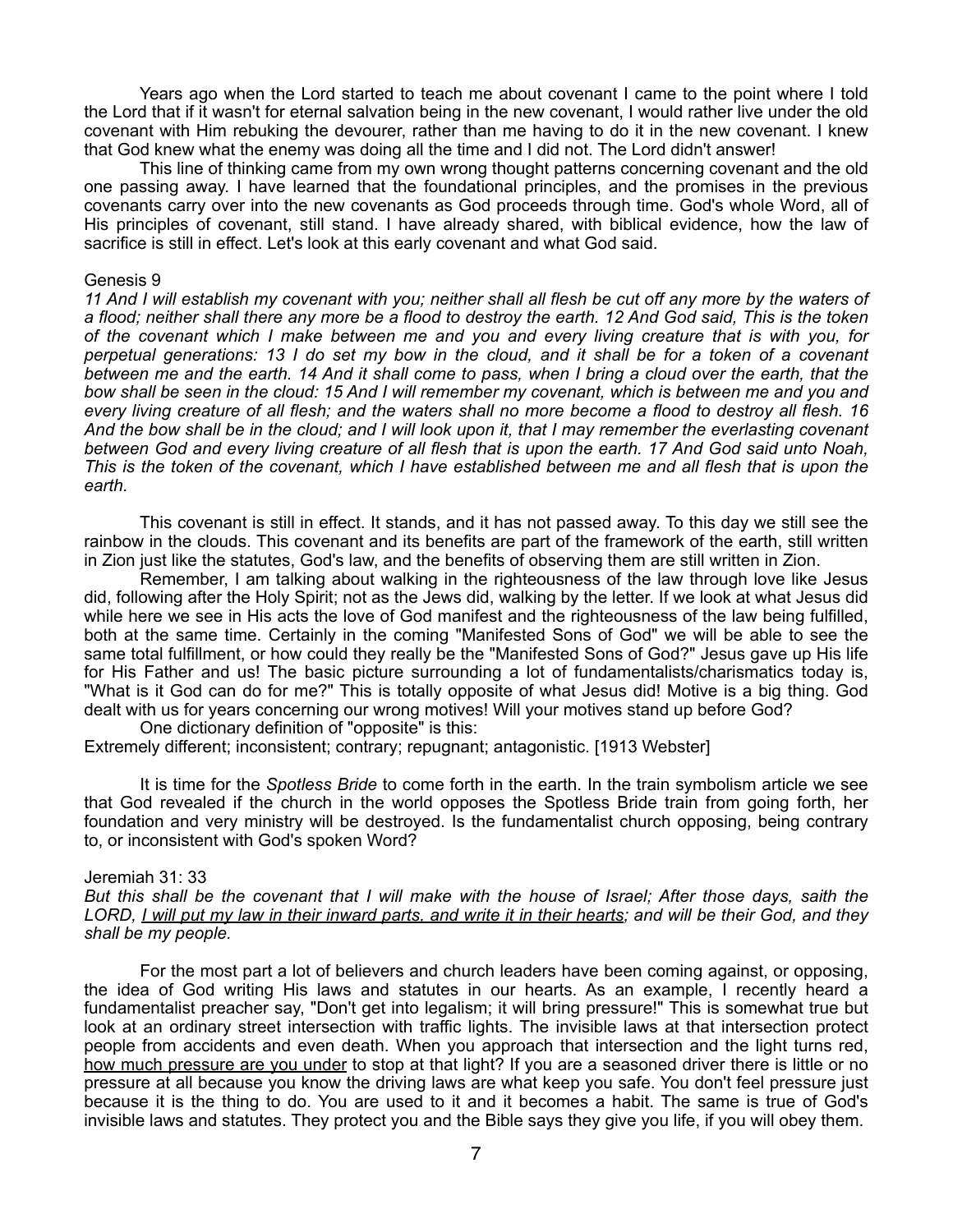In the COMPLETE JEWISH BIBLE, by David Sterns pg. 686, statutes of life is actually translated "laws that give life." So by replacing "statutes of life" in the following scripture it reads:

### Ezekiel 33:15 ILB

*if the wicked returns the pledge; he repays the thing stolen, he walks in the laws that give life, not doing iniquity; he shall surely live; he shall not die. . . .*

In comparison to God's laws, the laws at any street ROWAR intersection actually protect you and give you life. The same is true about "pressure to obey." *Once you understand God's invisible laws*, why they are there, and function in them, the pressure of obeying goes away and they hopefully become a habit. Years ago the Lord revealed to me that the preaching of grace, love, and judgement are totally out of balance. Judgment has to do with God's laws, His statutes, His Word. So we can visualize the preacher who preached this, "Don't get into legalism, it will bring pressure!" going through street intersections



disregarding the laws saying, "Grace, grace, grace, I don't want any pressure!" You know what will happen!

 I have heard many Christians say, "Don't get under the law!" What they don't understand is that you get under the law by breaking the law, not by fulfilling it. Ask anyone in jail when they got under the law! If these men obey their own words, or ideas of what the Bible says concerning the law, they are in trouble because of the law of faith.

#### Romans 3: 27

*Where is boasting then? It is excluded. By what law? of works? Nay: but by the law of faith.*

 So if they work the law of faith, according to them, they would be under the law rather than fulfilling it.

 The Lord is now writing His laws and statutes in the hearts of those who will let Him. He is preparing a church, spotless and holy for Himself.

#### Ephesians 5:

*27 That he might present it to himself a glorious church, not having spot, or wrinkle, or any such thing; but that it should be holy and without blemish.*

 The church must focus on becoming spotless. She cannot be holy and without blemish while breaking God's laws and statutes any more than Jesus could be. Jesus said the way is narrow that leads to life. It's time we embrace God's laws and statutes through love as Jesus did! **It's time for fundamentalists to change their attitude towards the law! It's time for the church to walk on Mount Zion.**

### **What's Coming That Fundamentalists Won't Live Through If They Don't Get Rid Of Their Pet Doctrines?**

Matthew 24:37

Jesus said: *"But as in the days of Noah, so shall also the coming of the Son of man be."*

 In putting this all together I suddenly realized that this is the first time God has given His people a warning of life and death through me that is easy to see. I know the Day of the Clouds is a type of warning but this is a warning of, **"Fundamentalists won't make it through what is coming if . . . ."**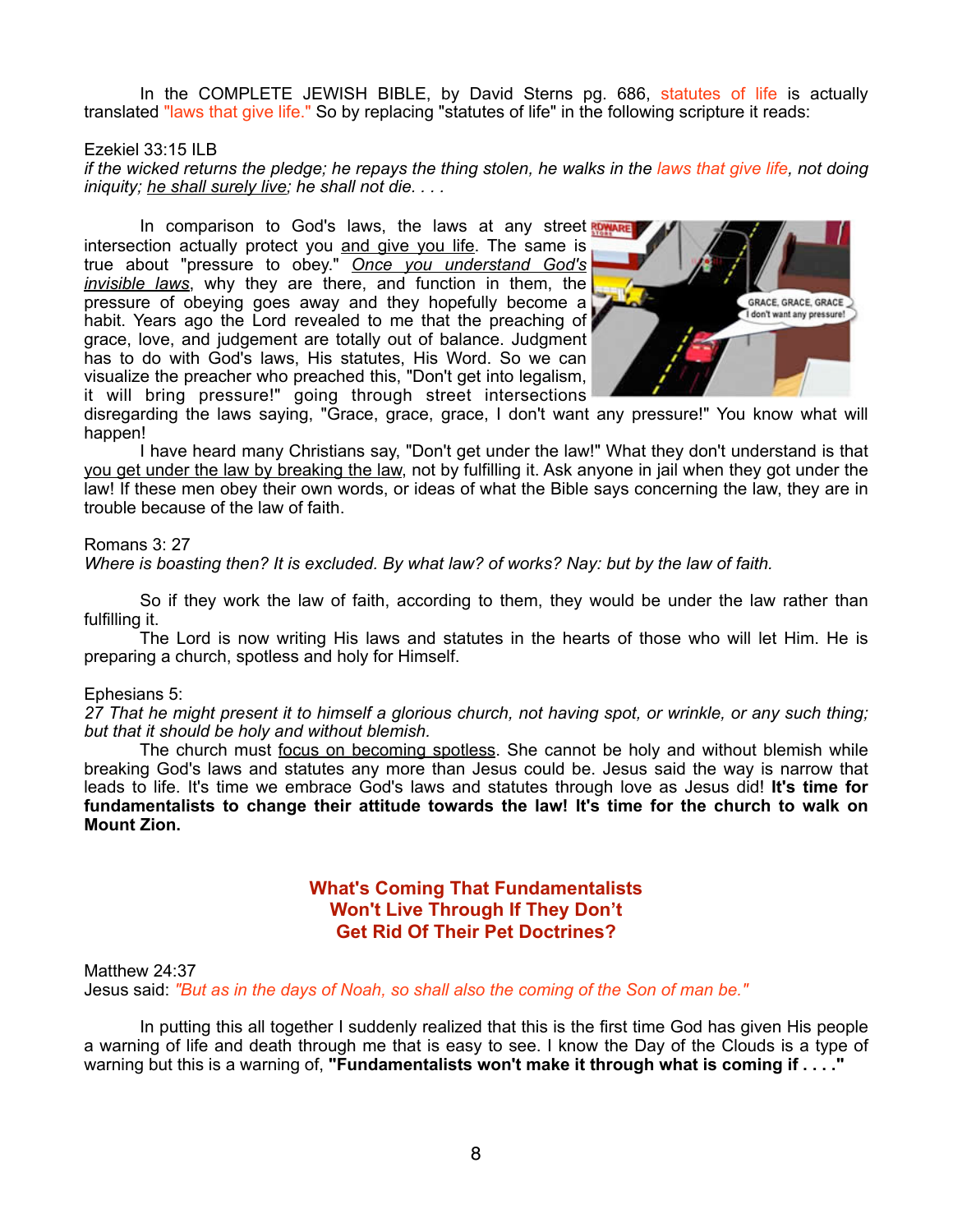On **October 9, 2005,** *I had a scene of pets crawling on their bellies towards something that was coming on the horizon. They were crawling as if to try to hide from whatever it was that was coming. One thing for sure is that they were hoping it would pass over them.*

 About a year later the Holy Spirit revealed it was not only the pets that would not make it through but also their owners that would not make it through, if they continued to hang onto their pet doctrines. See *The Death of a Pet* booklet or read it online:

www.takehisheart.com/powerofthewilldeathofapet.htm

### What's Coming?

### **December 9, 2006**

 *I was taken into the future into a group of buildings that were the colors of Israeli stone. I was in a place I could not get out of, except there were no walls holding me there. It was a situation I could not escape. I was with a young man of about 25 years and also another man, a relative. I never saw this second person at this point but he was there.*

 *In the center of a courtyard between the buildings was a standing rectangular case with a base. It had a door and was very high tech and futuristic. (There's no way to duplicate it in the picture.) This young man opened the door and I saw rotten garbage, which may have been human remains. The young man put my relative into the container and shut the door, sealing it. I caught a glimpse of the man at this point, seeing he had on black clothing. It was a hot place and this was in the bright, hot sun. The person inside had to sit in a squatting position because of the height of the container.* 

 *Then days passed and I was headed out of a building to do what I needed to do when the young man came into the room I was leaving. He was coughing and choking from the stench that followed him into the room. He was laughing so hard he was folding over from laughter, all the while pointing outside to the container. There was such a horrible air about him; he was laughing uncontrollably about the atrocity he had committed. He had no conscience and was void of regard for life, any life, animal or human. He was Godless. I went on out the door walking towards the container that could be seen from the building where we were. The young man had opened it and it was on its side. There was a rectangular plastic cube that had been the lining of the box and it was now out on the ground. It was clear plastic and I could see my relative clearly now and all the gross things in the bag. The relative was dressed in a black tux with a cowboy hat, and I knew he was a showman because of the symbolism God has shown me before. The stench was so bad it was coming through the plastic sealed bag. Seeing this I turned towards the building I had come out of, raised my hand and was going to give the young man a obscene gesture and profanity. (Now this is not something I have ever done in real life but there have been times I wanted to.) Anyway, I caught myself before I carried through with either thing. I didn't let it happen because I knew that was what the young man was after. He wanted me to make a mistake because then he could lay his hands on me and kill me hideously like he had this man. He couldn't lay a hand on me during all of this because I had protection. (See movie) Then I was emerging out of the scene to see my own mouth in a vision. It was shut, revealing I could not speak or write, but I knew it was not sealed. Another important thing I knew when coming out of all of this was: I knew I had experienced in the scene the same human conditions that existed in Noah's time. I now understood more fully why God destroyed mankind then - even the babies. This young man in the scene had no seed of righteousness in him, none.*

After meditating on the vision of my mouth, I realized God was showing me that I cannot describe the hideousness of this young man's actions! There are no words to really describe the atmosphere, the man's Godless attitude; it is unspeakable.

 Years ago when God was dealing with me about Noah's day He revealed that there was no righteous seed except in Noah. His family was saved because of him. In the scene I had protection in a time in the future that is as in the days of Noah. I had no choice being in this situation and neither did the Christian showman. He was dressed in a tuxedo as if to be ready for a banquet.

9



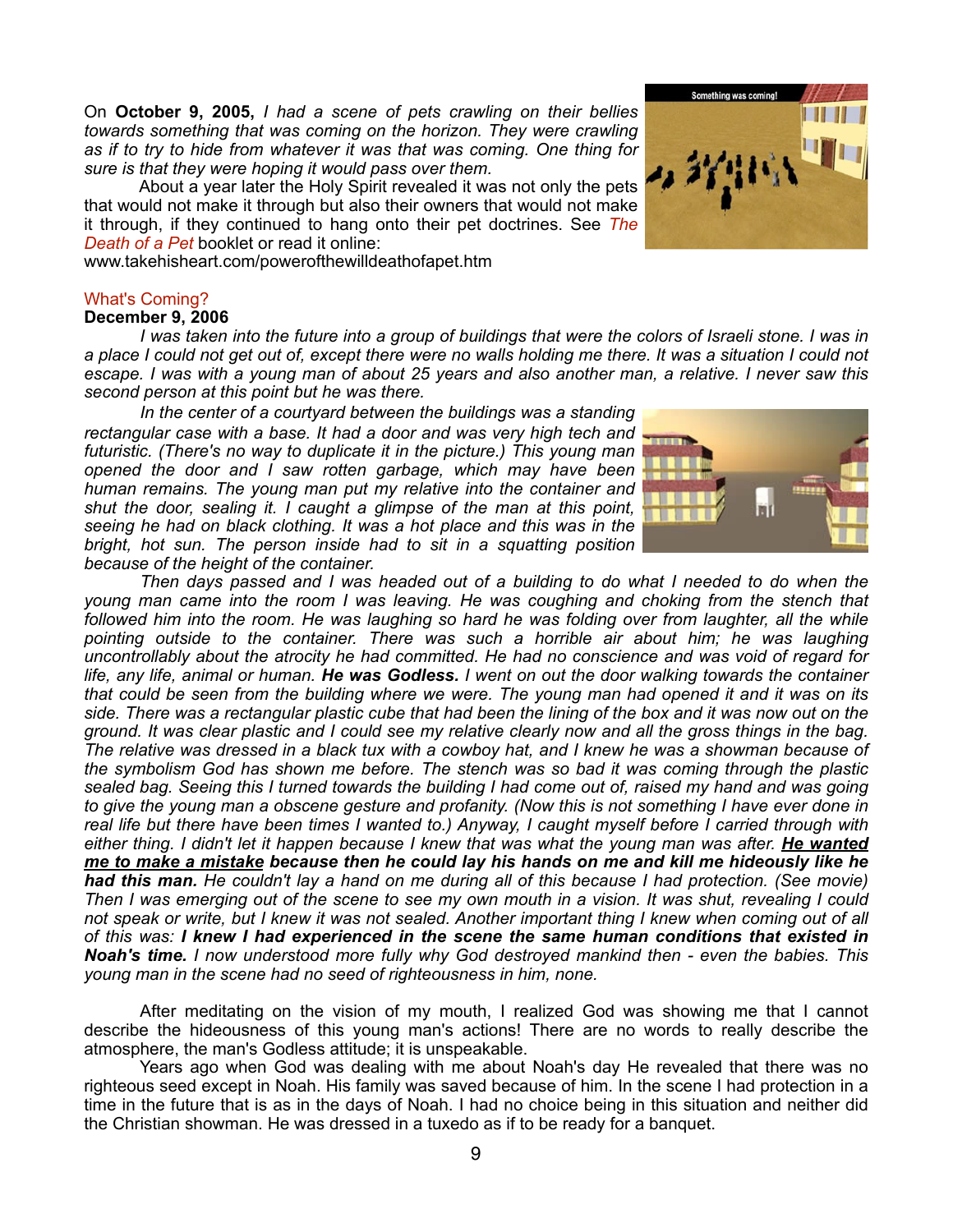To understand more about this symbolism I share part of a scene given when God was teaching us about the *Marriage of the Lamb.*

### **May 19, 2004**

 *I was walking along the side of a long table made up of eight to ten smaller tables. I was picking up books, speaking about each one. They were spaced about two feet apart down this long row of tables. I came to the last book, picked it up, and saw that it was just pictures made by children with*  water colors or pastels. There were no words in the book. I thumbed through it as it certainly wasn't *mine, and deciding there was nothing I could say about it, I laid it down. (There was not one thing in it worth talking about yet they had access to it.) I turned towards the men seated at the first table whom I had been talking to for such a long time. These were men dressed in black tuxedos with white shirts and white gloves. They thought they were ready for a marriage and indeed were just waiting for it to automatically happen. I was now walking back towards them and said, "Next Sunday, bring something to show the people what you have done. Tell us." All this had to do with the fact that these men had just been sitting like a bump on a log, so to speak, not moving on what I had been talking to them about. The men began getting up, speaking very angry words at me. They were leaving.*

 Are there fundamentalist believing people waiting for the Marriage of the Lamb to automatically happen like these men were? Through the years I have had several people tell me that "by faith" they believe they will be in the Married Bride of Christ, as if it will just happen by God snapping His fingers. These are believers who ignore, or take lightly, what it takes to come into covenant with the Lord. They have their "pet" ways and doctrines and they won't let go. They are totally ignoring the fact that the Bible says the church must make herself ready for the marriage. In the scene I was asking the men to tell the people what they had done to prepare themselves for *The Marriage of the Lamb.*

 We need to recognize that these men who are wearing tuxedos in this scene are dressed the same as the Christian who was hideously killed by the godless man in the previous scene. The only exception is the cowboy hat which I will explain. We must realize that these Christian fundamentalist leaders who were not moving to come into covenant will not make it through what's coming on the horizon. This is what the Holy Spirit is revealing!

 To explain the cowboy hat, the Holy Spirit established this symbolism to us years ago using Buffalo Bill Cody, who was a showman. Let me first say that God loves these showmen but wants them to change themselves and what they are doing. I simply state some of their traits, as revealed by the Holy Spirit through the years.

 One preacher who the Holy Spirit showed me to be a showman, is a fundamentalist. He is very charismatic and he operates in some of the gifts. Basically, he preaches things the people like to hear, is very pleasant, and is entertaining. However, you could tell he had a serious love for the Lord. Another time the Holy Spirit showed me a man who claimed to be an apostle but was a showman. Whether he really is an apostle I don't know.

 Knowing symbolically that the fundamentalist Christian (whom the godless man killed hideously) was a leader in the Lord's church, what does this say for those people the leaders are leading? He had no protection so it is logical that his followers had no protection either.

### **What's coming that fundamentalist believers won't make it through?**

The scene reveals that the time Jesus talked about as being like the "days of Noah" is now. He will return!

#### Matthew 24:37

*Jesus said: "But as in the days of Noah, so shall also the coming of the Son of man be."*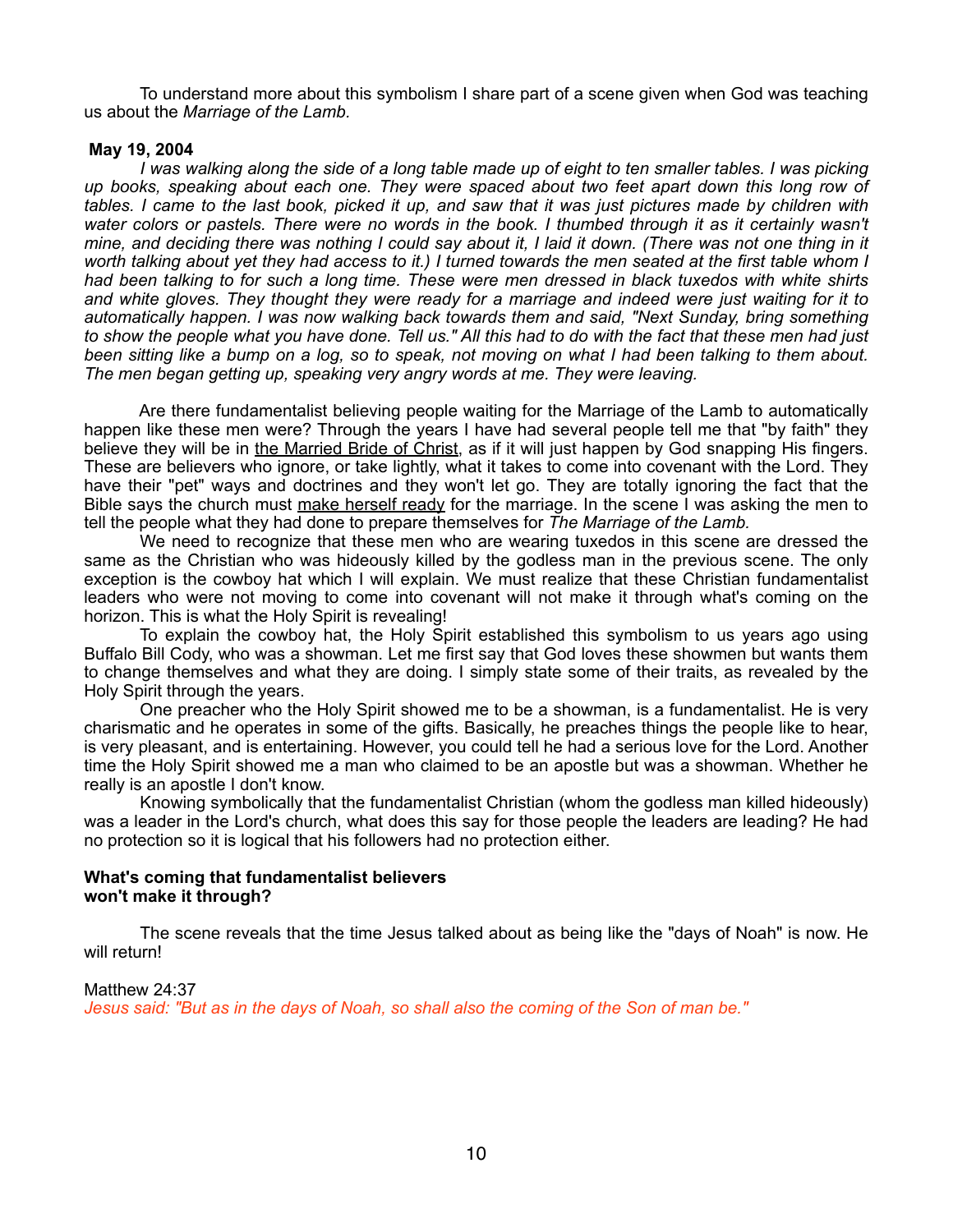We must understand that Jesus says He will return during the time that is like the days of Noah. This Godless-ness atmosphere **is already in place** when He returns. So we can see fundamental-ists won't make it through this period to when the Lord returns unless they get the water shown by the Holy Spirit and reported in **God Reveals Fundamentalist Believers Lacking Water!**

The Lord told me to tell people to set their eyes on brideship! This is to set and keep your main focus on coming into covenant and staying in covenant with the Lord. (See: *The Lord said Pay Attention* in the three spots booklet.) The spots must go before we are able to put the bride's gown on. It is a dress, not a tuxedo!



### Hale-Bopp

Remember the comet Hale-Bopp back in 1997?

About 3000ish years ago a Jewish prophet said that when a comet was found in the cross bow of the warrior, then the soon arrival of the Messiah was about to happen.

 Hale-Bopp passed over Jerusalem on March 22, 1997. It was closest at this time. The exact date does not matter for this story, but as you are about to see it was extremely important back then. When this date was written in Hebrew as a numerical value, it then could be read as words. Hebrew letters are also the counting system.

 Guess what the Hebrew words were? Before I tell you, the comet Hale-Bopp was first sighted in the crossbow of Sagittarius. The words were "as in the days of Noah". That is correct, the date written in Hebrew and read as words quoted scripture across the sky over Jerusalem.

Lance Bergman

### **Beginning of Sorrows - VICTORY IS COMING to the one on the mountaintop....**

 Throughout the Bible God generally provides a way out for His people, or a way through critical situations. Let's look at one example:

#### Exodus 11: 4-7

*And Moses said, Thus saith the Lord, About midnight will I go out into the midst of Egypt: And all the firstborn in the land of Egypt shall die, from the firstborn of* 

*Pharaoh that sitteth upon his throne, even unto the firstborn of the maidservant that is behind the mill; and all the firstborn of beasts. And there shall be a great cry throughout all the land of Egypt, such as there was none like it, nor shall be like it any more. But against any of the children of Israel shall not a dog move his tongue, against man or beast: that ye may know how that the Lord doth put a difference between the Egyptians and Israel.*

 We see in the above scripture that the Lord predicts, through His Prophet, that He is going to strike Egypt's first born. He also states that nothing will happen to the children of Israel. Then the Lord reveals the purpose: *that ye may know how that the Lord doth put a difference between the Egyptians and Israel*. This "revealed difference" is what the Lord is going to do with His obedient Bride and worldly people. In this He will be glorified! But this is not just a snap of the fingers by God, as revealed with the situation with the Egyptians and Israel.

 In chapter twelve the Lord gives Israel instructions for killing a Lamb and placing its blood on the sides and over the doors of their houses. They were to eat the unblemished lambs in their houses. Later the Lord goes on to say:

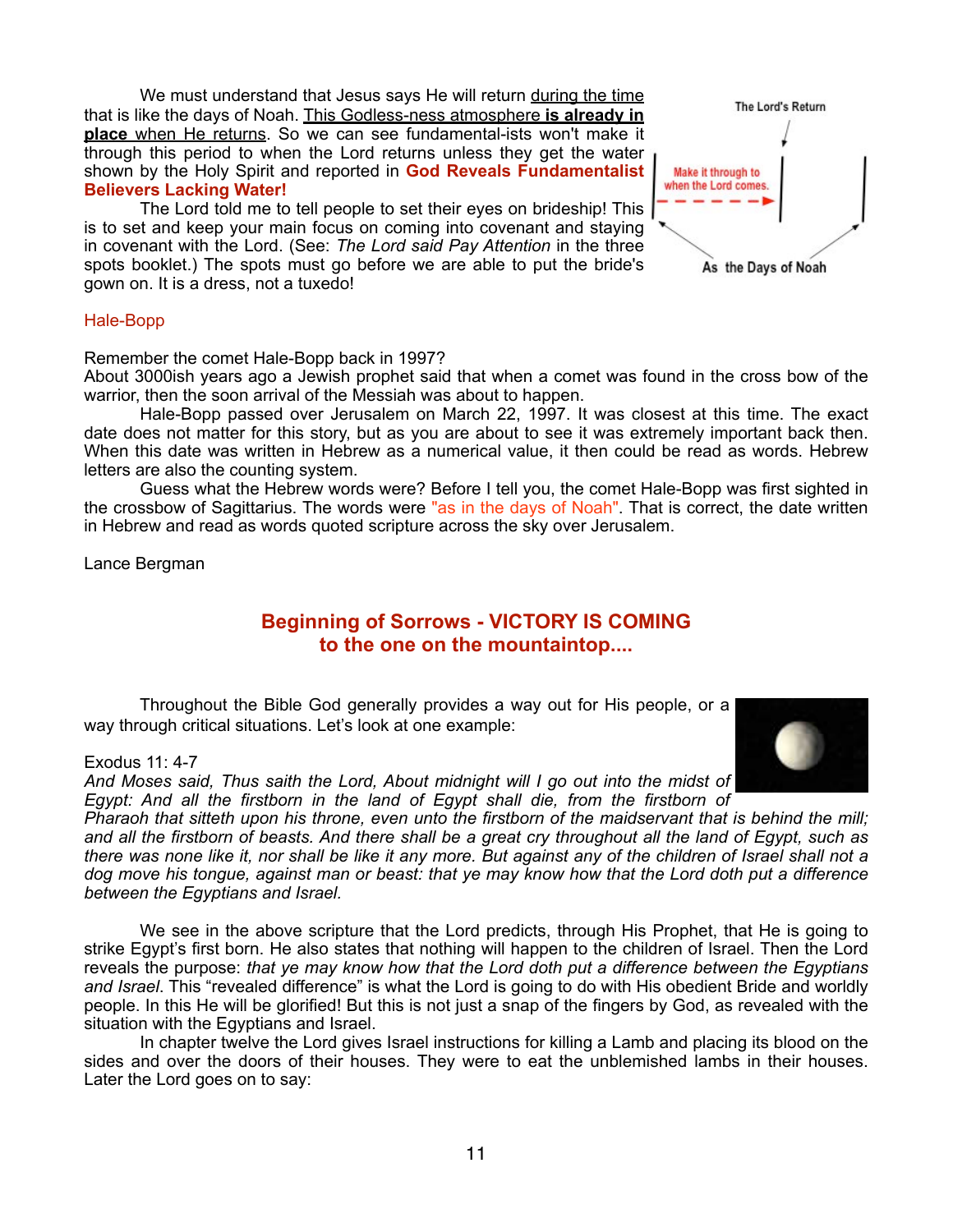### Exodus 12: 12,13

*For I will pass through the land of Egypt this night, and will smite all the firstborn in the land of Egypt, both man and beast; and against all the gods of Egypt I will execute judgment: I am the Lord. And the blood shall be to you for a token upon the houses where ye are : and when I see the blood, I will pass over you, and the plague shall not be upon you to destroy you, when I smite the land of Egypt.*

 I have underlined the part that reveals that the plague will pass over those who obeyed God. **The Lord gave Israel a way through** (without a scratch) what was coming onto Egypt. A key thing to see is this: *and when I see the blood, I will pass over you*,. . ..

 This reveals that had any single family, even though they were Jewish, not obeyed God to the letter they would have lost their first born just like the Egyptians. It would have been their fault, not God's. The key for Israel was to obey God at the time! A key for us is to obey God, doing all things His way in these End Times.

 On **February 25, 2007,** the Holy Spirit gave me a scene in the night. In this scene some fundamentalist Christian brothers had gone to work for the same farmer that I was working for. (The farmer represents the Lord.) The farmer had asked the brothers to work for him. They agreed and were working but at the end of the scene the brothers came to me complaining about the farmer. They said the farmer had fired them because they would not do things his way. They wanted to do things their way and they were very mad that they had been fired.

 I emerged from this scene hearing a phrase from a song the Lord gave us: *Pierce our hearts with urgency of what YOU say*, from the song LORD, TAKE OUR HEART.

 We must understand that God does nothing without a reason and there are serious reasons for doing things His way. Coming into Brideship His way will take us through troubles, as depicted symbolically in this next scene.

 On **3-4-2007** I had a vision of the Spotless Bride train going through a pile of snow that man had put on the tracks. The pile was not as tall as the train, maybe 3/4's as tall. The train went through like it was nothing. For any other type of machine the pile would have been a problem. (Scripturally, snow symbolizes "troubles".) When I was trying to go back to sleep, this line from the song *VICTORY IS COMING to the one on the mountaintop....* came loud and clear.

 This scene reveals that those on the *Spotless Bride Train* will go through troubles that are man-made or that are coming onto mankind. We must realize that *End Time* events are manifested mainly because of

man's unbelief and disobedience. As to what all of the troubles are, revealed here symbolically, is known only to God.

 The Lord loves His people and wants to protect them just as He protected the first born of Israel. I'm glad He showed us, symbolically, the way through before He revealed this next scene. As you can see the scenes are only five days apart.

On **3-9-2007** the Holy Spirit gave me a prophetic vision of a snow- covered earth as depicted here. Scripturally, snow represents troubles, so we see by this next scripture that God is revealing that the *beginning of sorrows* is at hand or soon will be upon us.

#### Mark 13: 8

*For nation shall rise against nation, and kingdom against kingdom: and there shall be earthquakes in diverse places, and there shall be famines and troubles: these are the beginnings of sorrows.*

### Isaiah 8: 22

*And they shall look unto the earth; and behold trouble and darkness, dimness of anguish; and they shall be driven to darkness.*



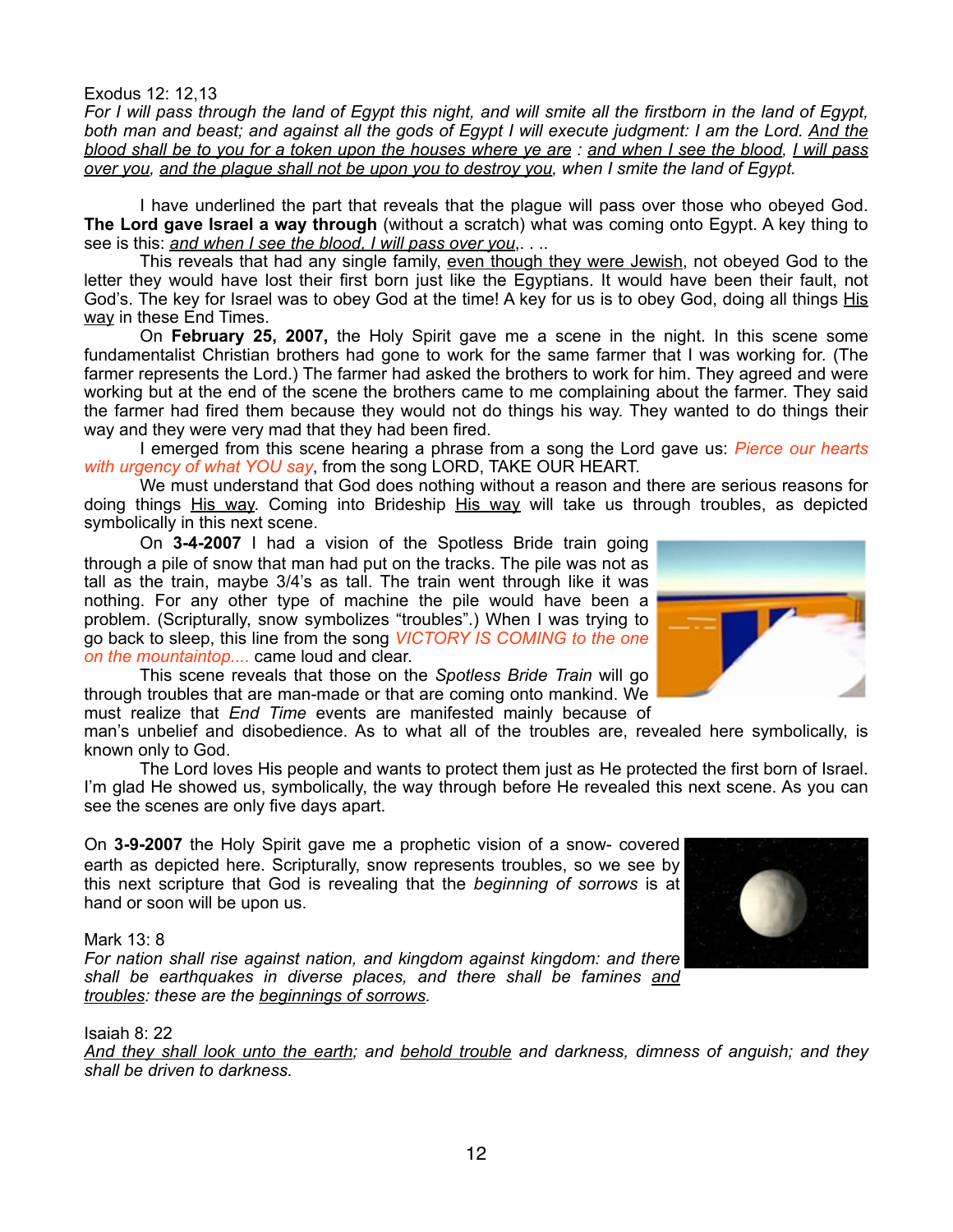Isaiah 22: 5 *For it is a day of trouble, and of treading down, and of perplexity by the Lord God of hosts in the valley of vision, breaking down the walls, and of crying to the mountains.*

This next one has to do with the *Spotless Bride Train* scene!

Nahum 1: 7 *The Lord is good, a strong hold in the day of trouble; and he knoweth them that trust in him.*

Zephaniah 1: 15 *That day is a day of wrath, a day of trouble and distress, a day of wasteness and desolation, a day of darkness and gloominess, a day of clouds and thick darkness,* See Day of the Clouds.

In the Uncharted Waters prophetic word the Lord says:

*I say, 'Come.' I call you to My ways and My calendar of events. The church in the world has its calendar and I have Mine. Some have made their calendar from My Word, yet they err. Even those whom I have gifted have their own calendar but I am the Lord and I have Mine. I reveal My calendar step by step. Those who learn My ways, and find My calendar, shall ride the wings of a bird in flight into victory with Me. I have designed the Way. It is Me, it is Truth, it is Love, it is My pattern, it has My purpose. Know, My calendar stands. Time is short. 'Come forth, Bride!' Those who truly love and fear Me shall come; those who fear Me not, shall remain. Lean not to your own understanding and rest in this knowledge that I will legally protect My Bride, according to My eternal plan. Is not marriage a legal matter?*

God says: *I reveal My calendar step by step* so we see He is revealing in the vision of the snow-covered earth that troubles and the beginning of sorrows are soon to be manifested. By the Spotless Bride Train vision He is also revealing a way through for those who will come into covenant with Him. The Lord will protect or take those who are on the symbolic Spotless Bride Train through these troubles and sorrows.



*VICTORY IS COMING to the one on the mountaintop.…*

 Who will come to the top of symbolic Mount Zion, the place where the Lord's Bride treads? It is a climb for all of us, requiring faith in the leading of the Lord that comes down the *River of Life,* in these *End Times.* Symbolic Zion is a place of covenant, a place of truth and light.

### Revelation of John 14:

*1 And I looked, and, lo, a Lamb stood on the mount Sion,... (Read on in your Bibles, it talks about judgment.)*

 We must realize that just as Israel had to obey the Lord in every detail in order to pass through the judgment that God brought onto Egypt, we must likewise obey Him during His *End Time* judgments.



*For I will pass through the land of Egypt this night, and will smite all the firstborn in the land of Egypt, both man and beast; and against all the gods of Egypt I will execute judgment: I am the Lord.*

The Lord said these things to come onto the earth must needs be:

Mark 13: 7

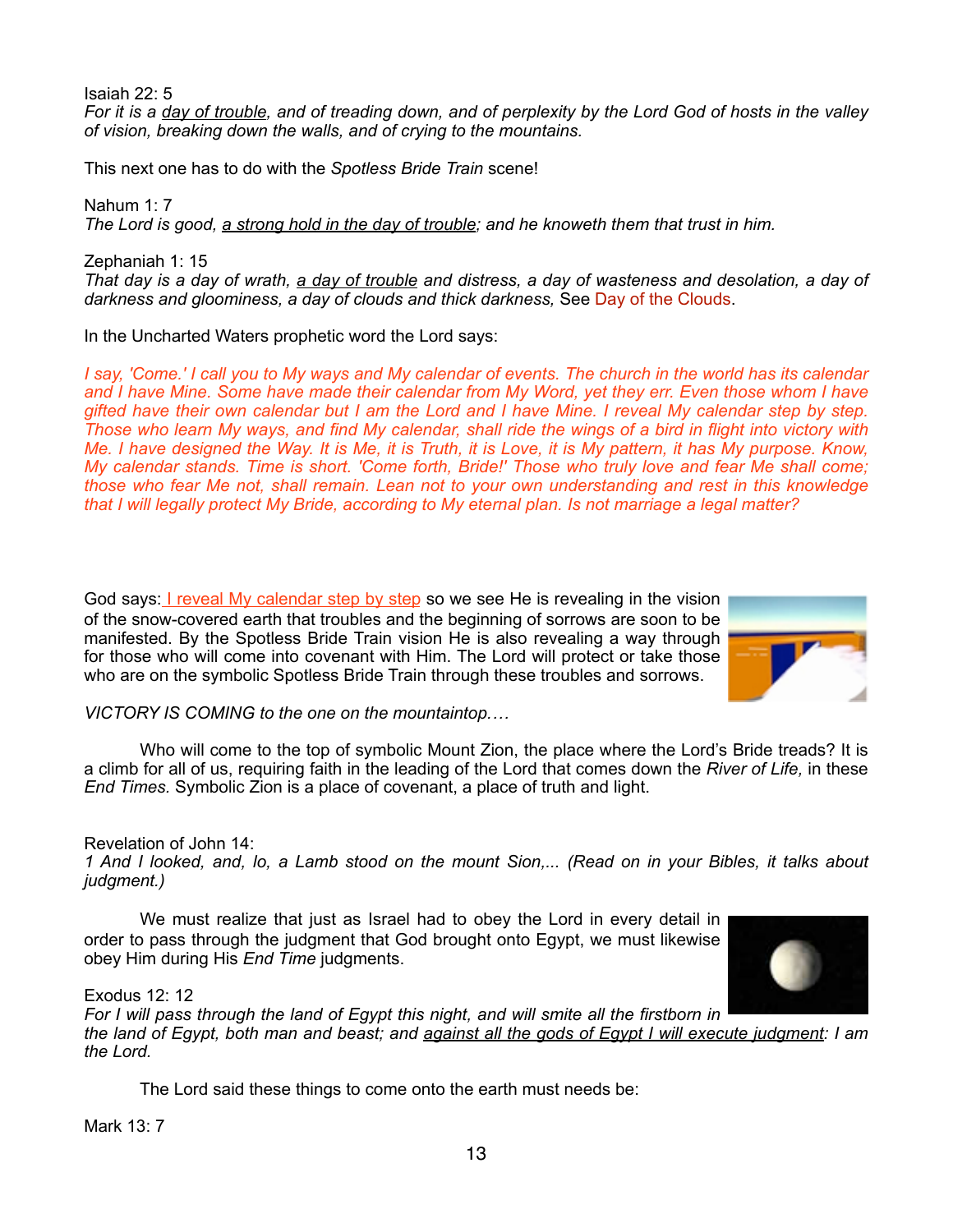*And when ye shall hear of wars and rumours of wars, be ye not troubled: for such things must needs be; but the end shall not be yet.*

Amen

## **Relish Refinement - Anticipate Perfection - Expect Protection**

Here are five scenes of protections which illustrate what the Lord wants for His people.

### **First scene,**

### **August 18, 1999**

*I had a vision of a populated island with tall trees. It was out in a big body of water with no other islands around. I knew the enemy couldn't attack. He couldn't even lob shells into the island, trying to cause a problem, simply because he couldn't see particular targets. I knew it was a country, a nation.*

 The enemy not being able to lob shells into the island **...because he couldn't see particular targets** can be a little hard to grasp. But the Lord is revealing, that in the days of His



judgement, He will **hide** those who walk in righteousness and meekness as revealed in this scripture.

### Zephaniah 2: 1-3

*Gather yourselves together, yea, gather together, O nation not desired; Before the decree bring forth, before the day pass as the chaff, before the fierce anger of the Lord come upon you, before the day of the Lord's anger come upon you. Seek ye the Lord, all ye meek of the earth, which have wrought his judgement; seek righteousness, seek meekness: it may be ye shall be hid in the day of the Lord's anger.*

 (Righteousness and meekness are learned! Lesson on Zephaniah 2: 1-3 is on the Take His Heart site.)

 Jesus certainly walked in the type of protection presented by the scene. It is through Him that we can come to this place! It's about coming into covenant by sacrifice. It's about the perfecting of the saints. It's about Zion, the place of truth and light.

A good picture is found in Psalms.

#### Psalms  $50:2-5$

*Out of Zion, the perfection of beauty, God hath shined. Our God shall come, and shall not keep silence: a fire shall devour before him, and it shall be very tempestuous round about him. He shall call to the heavens from above, and to the earth, that he may judge his people. Gather my saints together unto me; those that have made a covenant with me by sacrifice.*

 Here is an example of part of the sacrifice expected, and revealed in a prophetic word given **12-17-1989** here at *Take His Heart. Is your mind set to what I've called you to do? Do you put it in 1st place? Or do you put your thing in priority?*

And another on **3-22-2007,** in Minnesota ...Do not place greatest importance on your plans. Place greatest importance on My plans....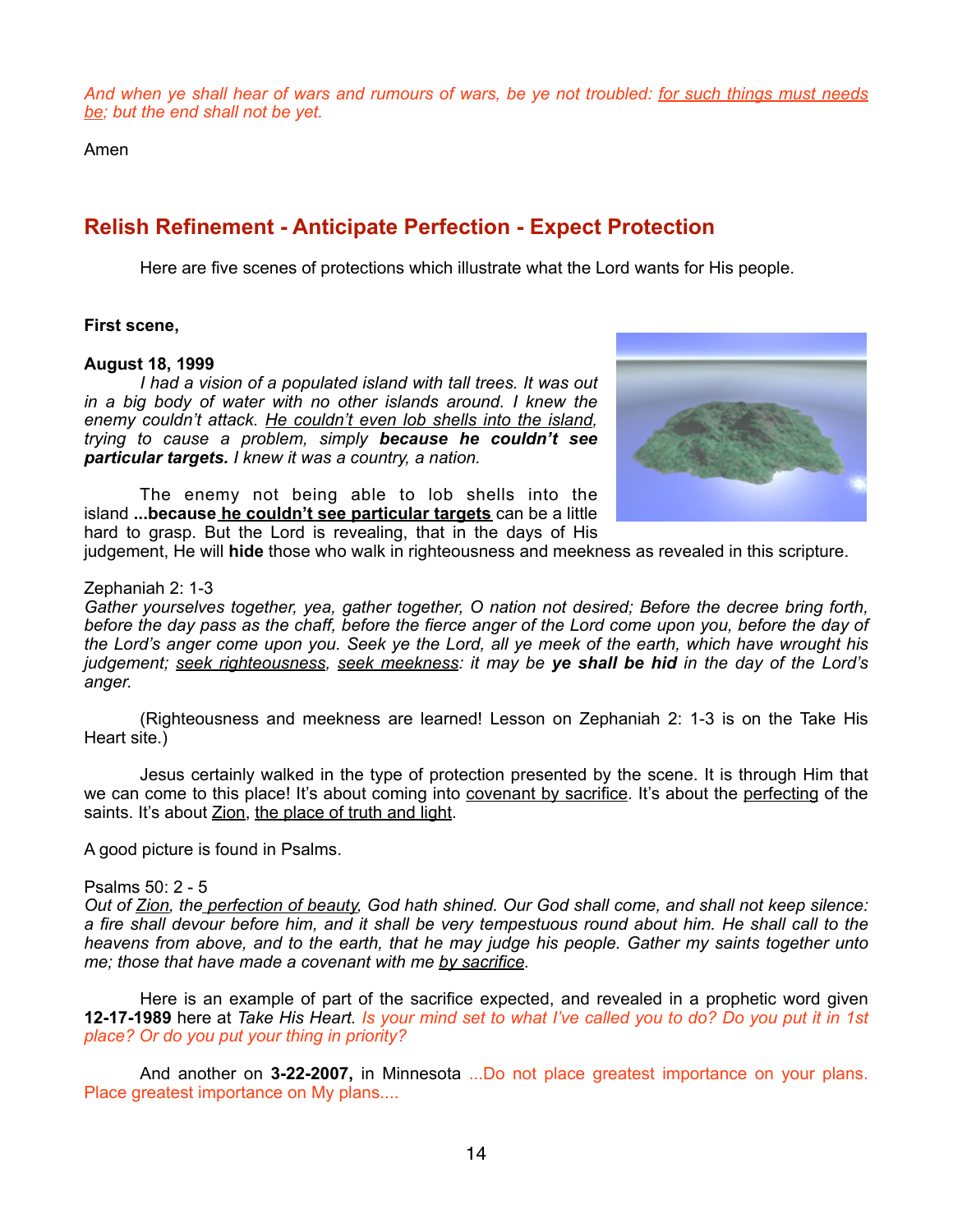This is no doubt the same island I saw when the Lord gave the prophetic word Uncharted Waters. The ship (symbolizing the church) was approaching the shoreline of the island. It is a place He wants us to come to. As revealed in the Uncharted Waters article, it is a place that has never been charted by man! This certainly parallels the Spotless Bride of Christ never having been manifested in the earth before. There is some instruction in Uncharted Waters along with great encouragement.

### **Scene two**

 I have placed the following scenes here as a reminder and for those who have no way of seeing the movies.

### God asked,

### *"What would it be like to live if Satan was not active in your life?"*

 This is the first scene of protection given to me by the Holy Spirit. *Satan's army would not even raise a weapon against the soldier dressed in fine linen yet they could have easily picked him off with one shot.* This scene is described in more detail in the protection section of the movies. Notice the soldier in fine linen did not carry a weapon to protect himself.

 In the scene, the soldier kept telling me I could do what He was doing but I didn't want to believe him.

### **Third scene,**

 Later in the movie there is a scene of the same kind of protection Jesus had. He walked through crowds when they wanted to kill Him. In the scene I was told that I could have the same kind of protection, *"If you will walk in covenant and follow after "the things of the Spirit."*

 God protects His treasures. Look at the correlation between what He told us and this scripture:

### Exodus 19: 5

*Now therefore, if ye will obey my voice indeed, and keep my covenant, then ye shall be a peculiar treasure unto me above all people: for all the earth is mine:*

### **Fourth scene,**

 There is one scene given **August 31 2006,** in the boot camp article where the enemy had everyone surrounded in the boot camp. They too had no weapon raised against us who were in the boot camp. This picture adds to the first three pictures previously given by the Holy Spirit. The Lord wants us to come to the place of complete protection, illuminated by these four pictures and others in the protection section of the movies.

### **Fifth scene,**

 There is a fifth picture you have just read in this Mount Zion section given on **December 9, 2006,** under What's Coming that Fundamentalist Won't Live Through.... It is where the young man wanted to be able to kill me but he could not lay a hand on me because I was in covenant. He wanted me to make a mistake with my mouth!

 We see by looking at the dates that through the years the Lord has continually given protection scenes, illuminating His protections more and more so we can comprehend



EN IN EXHAULT AN EN IN BALANT AN EN IN BARBAL IN BARBARY